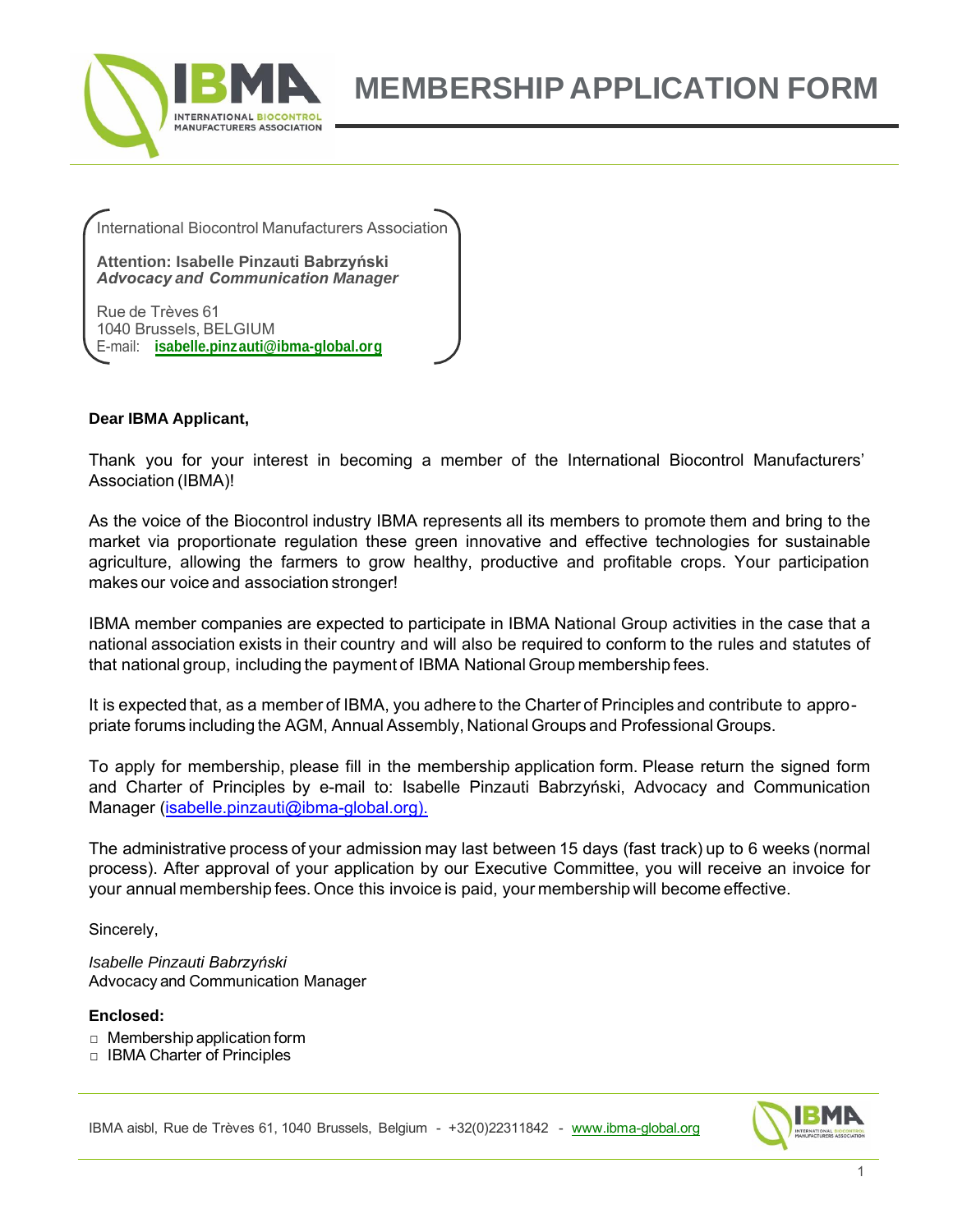

**INTERNATIONAL BIOCONTROL MANUFACTURERS ASSOCIATION**

**MEMBERSHIP APPLICATION DOSSIER**

## **Membership Application Form**

| Name of Company applying for membership                                                                                                                          |
|------------------------------------------------------------------------------------------------------------------------------------------------------------------|
|                                                                                                                                                                  |
| <b>Legal address of company</b>                                                                                                                                  |
|                                                                                                                                                                  |
|                                                                                                                                                                  |
| Trading address of company (if different)                                                                                                                        |
|                                                                                                                                                                  |
|                                                                                                                                                                  |
| Proposed general company contact name and position held<br>(This person will be contacted in case of electronic votes or other decisions on association matters) |
|                                                                                                                                                                  |
| VAT number of company                                                                                                                                            |
|                                                                                                                                                                  |
| Names of principal executives in company                                                                                                                         |
|                                                                                                                                                                  |
|                                                                                                                                                                  |
|                                                                                                                                                                  |
|                                                                                                                                                                  |
|                                                                                                                                                                  |

IBMA aisbl, Rue de Trèves 61, 1040 Brussels, Belgium - +32(0)22311842 - [www.ibma-global.org](http://www.ibma-global.org/)

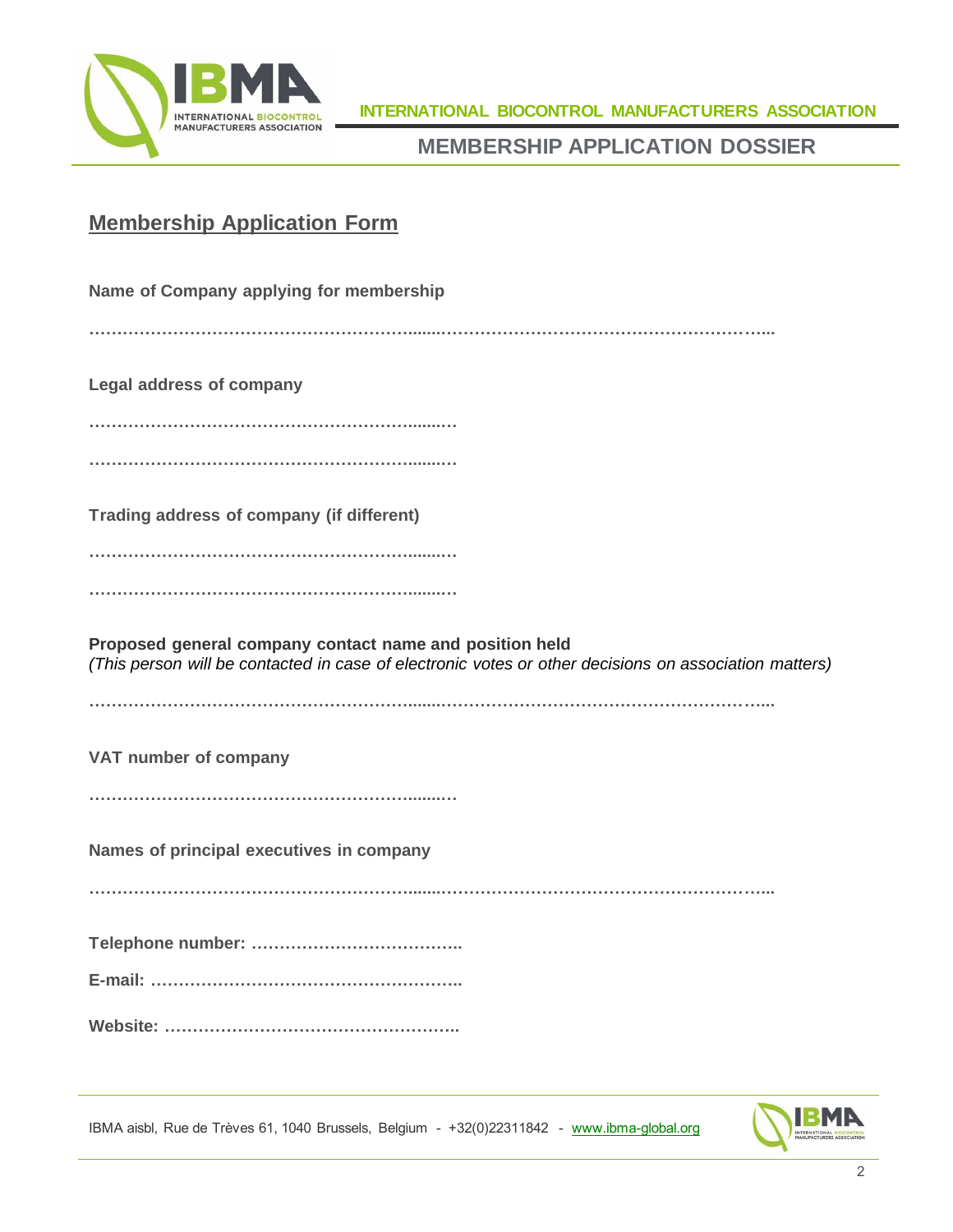

## **Proposed IBMA Professional Groups of interest:**

| <b>IBCA (Macrobials):</b>                                                                   |                                                                    |                       |  |
|---------------------------------------------------------------------------------------------|--------------------------------------------------------------------|-----------------------|--|
| Level of involvement:                                                                       | Wishes to participate                                              | Wishes to be informed |  |
|                                                                                             | Proposed company Professional Group contact name and position held |                       |  |
|                                                                                             |                                                                    |                       |  |
| <b>Microbials:</b>                                                                          |                                                                    |                       |  |
| Level of involvement:                                                                       | Wishes to participate                                              | Wishes to be informed |  |
|                                                                                             | Proposed company Professional Group contact name and position held |                       |  |
|                                                                                             |                                                                    |                       |  |
| <b>Semiochemicals:</b>                                                                      |                                                                    |                       |  |
| Level of involvement:                                                                       | Wishes to participate                                              | Wishes to be informed |  |
|                                                                                             | Proposed company Professional Group contact name and position held |                       |  |
|                                                                                             |                                                                    |                       |  |
| <b>Natural Substances:</b>                                                                  |                                                                    |                       |  |
| Level of involvement:                                                                       | Wishes to participate                                              | Wishes to be informed |  |
|                                                                                             | Proposed company Professional Group contact name and position      |                       |  |
|                                                                                             |                                                                    |                       |  |
| IBMA aisbl, Rue de Trèves 61, 1040 Brussels, Belgium - +32(0)22311842 - www.ibma-global.org |                                                                    |                       |  |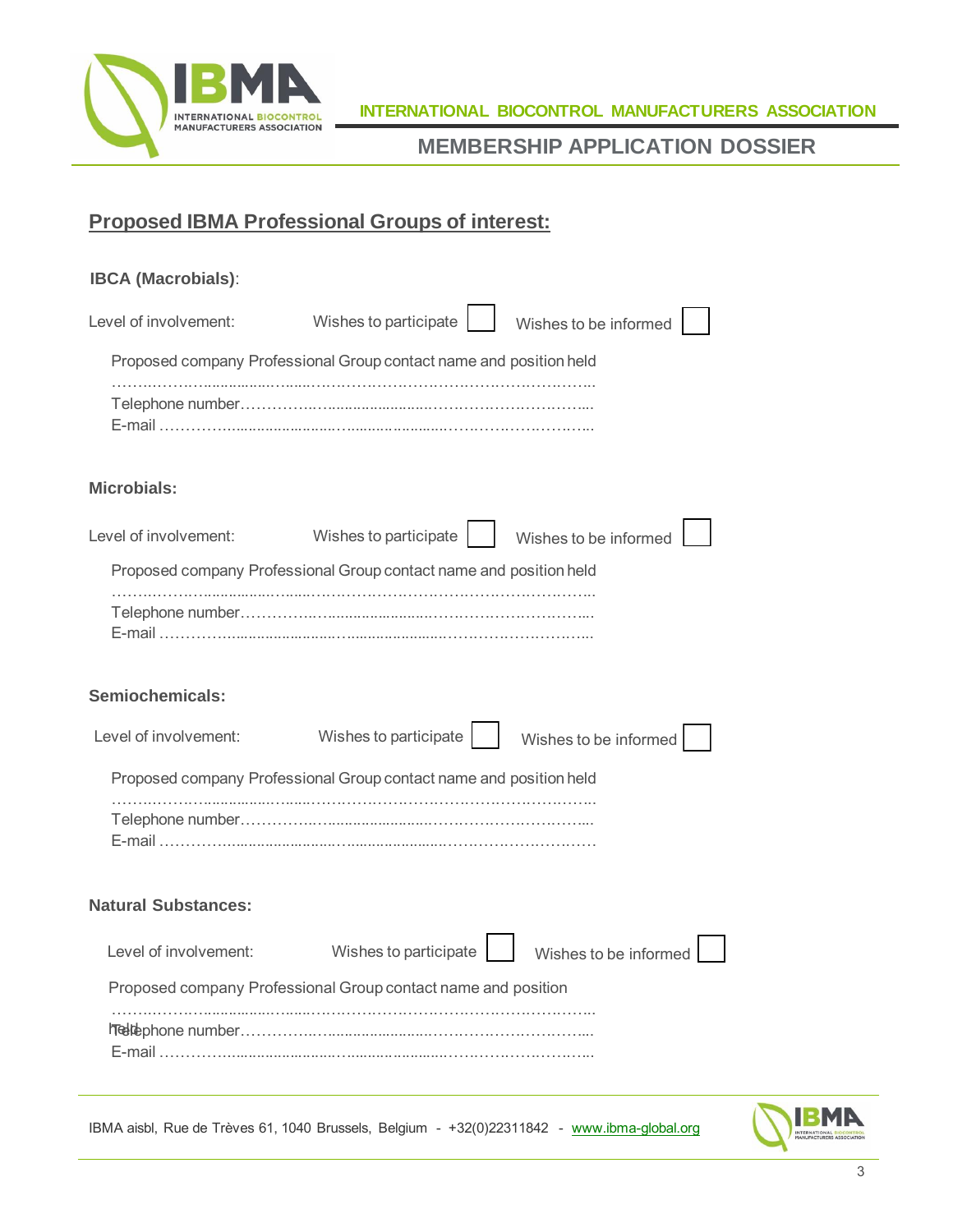

## **Other Points of Contact for IBMA:**

| <b>Contact for IBMA membership fee invoicing:</b>                                       |
|-----------------------------------------------------------------------------------------|
|                                                                                         |
| Newsflash circulation (latest news concerning the association and biocontrol industry): |
|                                                                                         |
| Regulatory affairs:                                                                     |
| Wishes to be informed                                                                   |
| Proposed company contact name and position held                                         |
|                                                                                         |
| Newsletter circulation (max. 4x/year overview of IBMA work):                            |
| Wishes to receive                                                                       |
| Proposed company contact name and position held                                         |
|                                                                                         |



IBMA aisbl, Rue de Trèves 61, 1040 Brussels, Belgium - +32(0)22311842 - [www.ibma-global.org](http://www.ibma-global.org/)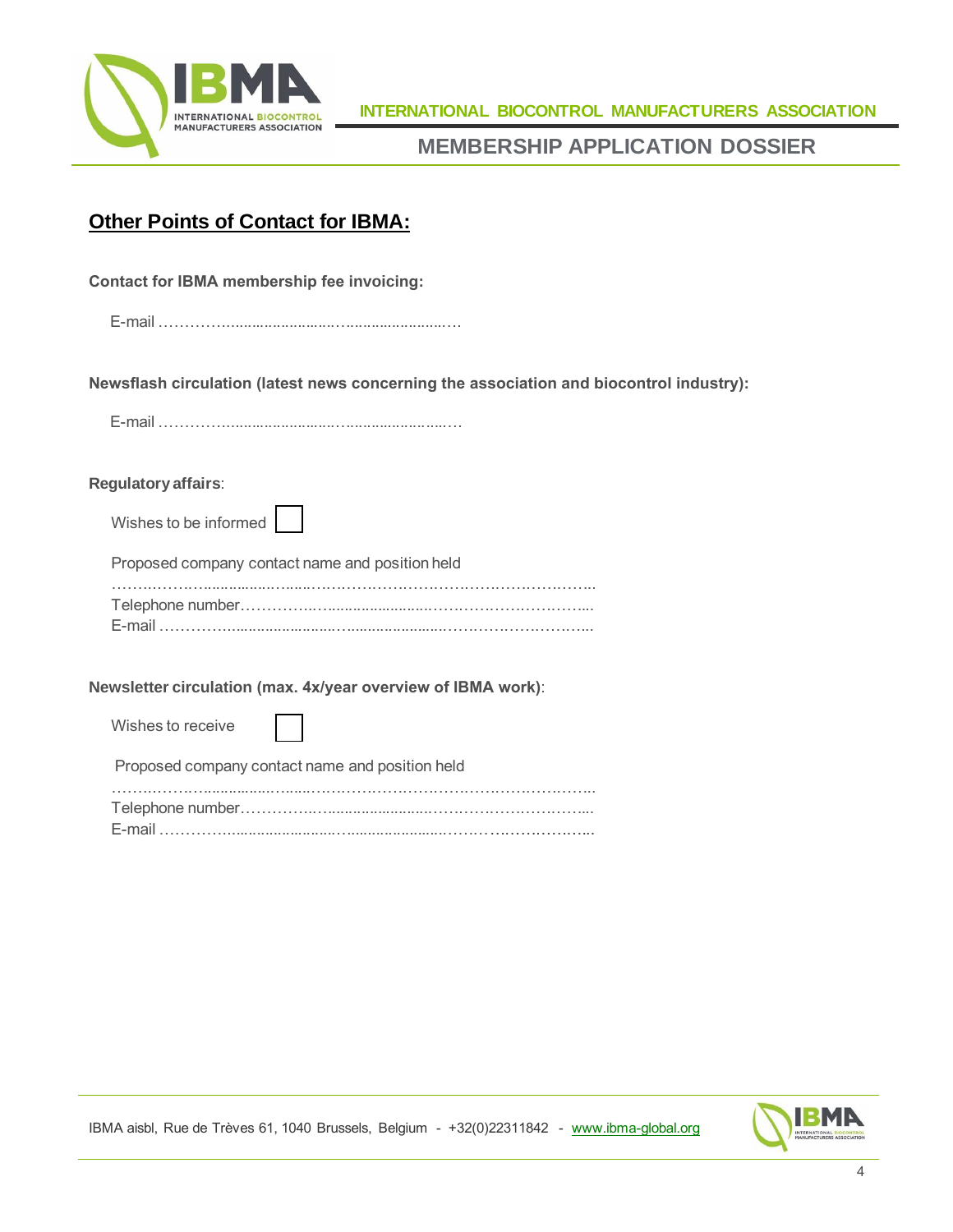

## **Annual Membership fees**

**IBMA membership fees are based on a member company's total annual turnover. Please indicate your membership fee category according to your global turnover for the latest complete financial year:**

|                                                                                                                                                                                                                                                                                       | Annual product sales                                                                                                                               |                                   | Annual membership fee                                                                                             |
|---------------------------------------------------------------------------------------------------------------------------------------------------------------------------------------------------------------------------------------------------------------------------------------|----------------------------------------------------------------------------------------------------------------------------------------------------|-----------------------------------|-------------------------------------------------------------------------------------------------------------------|
| "Active members"<br>Manufacturing and distribution companies provided<br>that they are conducting their own research and<br>development for their own authorization of biologicals<br>where it is required, under legislation for the markets<br>in which the company operates.       | $<$ 0.5 M Euros<br>0.5 - 1 M Euros<br>1 - 2 M Euros<br>$2 - 5$ M Euros<br>5 - 10 M Euros<br>10 - 50 M Euros*<br>50 - 100 M Euros*<br>>100 M Euros* | O<br>O<br>O<br>0000<br>$\bigcirc$ | 990 Euros<br>1320 Euros<br>1980 Euros<br>5280 Euros<br>7920 Euros<br>10,560 Euros<br>19,800 Euros<br>26,400 Euros |
| "Associated members"<br>Including distribution companies provided that<br>they are not conducting their own research and development<br>for their own authorisation of biologicals where it is required,<br>under legislation for the markets in which the company<br>operates.       | <1 M Euros<br>1 - 2 M Euros<br>2 - 10 M Euros<br>> 10 M Euros                                                                                      | $\circ$<br>O                      | 726 Euros<br>1000 Euros<br>1300 Euros<br>2500 Euros                                                               |
| * Daughter companies<br>of members with an annual turnover of at least 10 Million Euros<br>wishing to participate in IBMA activities, may become global<br>associated members without extra charge. For this, please<br>complete one daughter application form for each daughter you. | Number of daughters                                                                                                                                |                                   | Free of charge                                                                                                    |
| Non-profit organisations etc.<br>Minimal fee category                                                                                                                                                                                                                                 |                                                                                                                                                    |                                   | 363 Euros                                                                                                         |

Micro SMEs have a free-of-charge membership for the first year of their membership.

#### Please confirm or update your turnover or fee category to IBMA secretariat prior to the invoicing for the *following membership year***.**

#### **Terms of Payment**

Your invoice, with full bank details for payment by bank transfer will be sent to you by e-mail when your membership application and Charter of Principles are accepted by our Executive Committee. Payment due 60 days from invoice date. By paying the IBMA membership fee the member confirms they adhere to the IBMA Charter of principles.



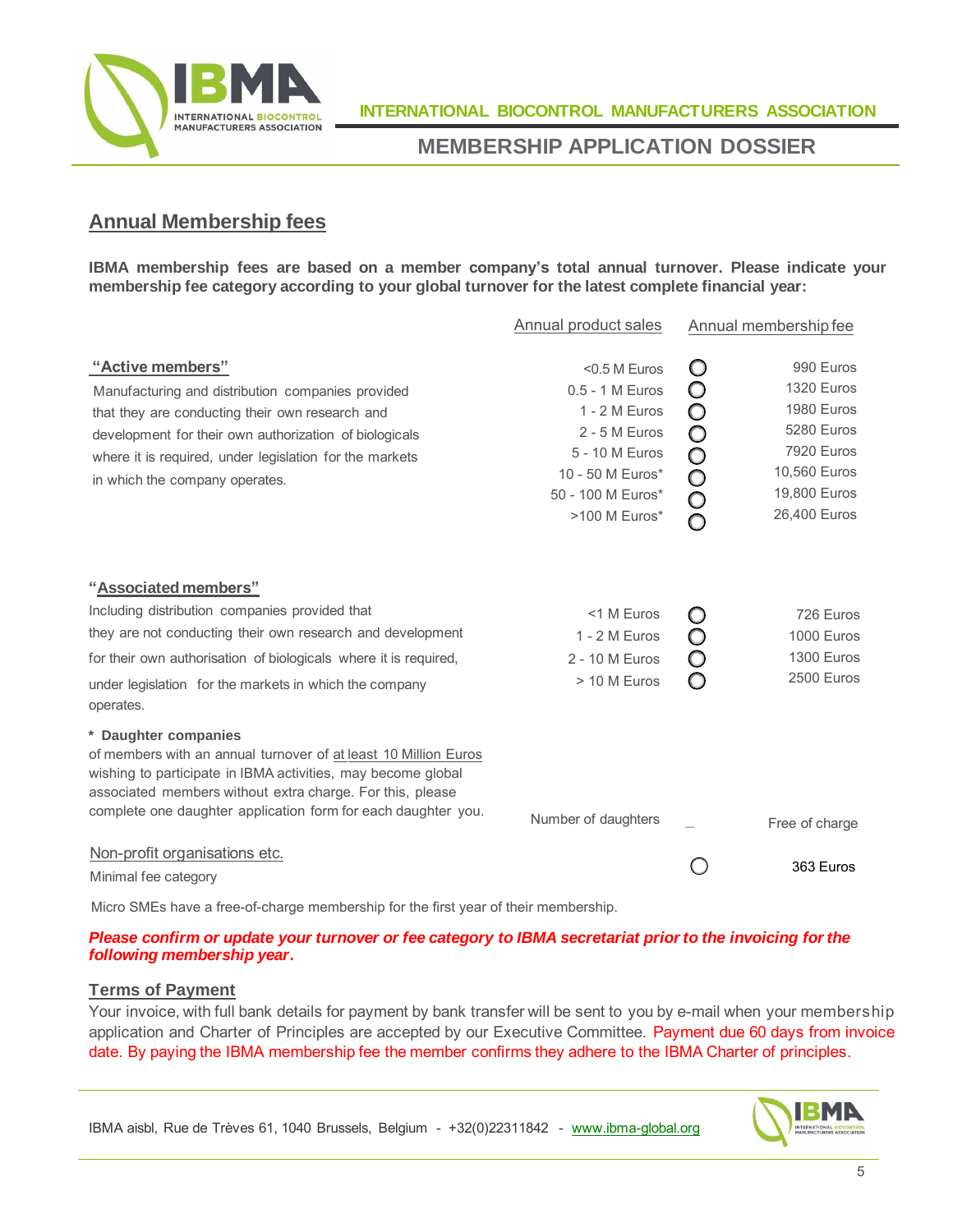

## **Description of Company**

Company activity (please include type of business activity, any mission statement, details of length of term trading) 

#### Products or services produced/marketed/sold by the company:

#### Product registrations held by the company and activities in the regulatory area:



IBMA aisbl, Rue de Trèves 61, 1040 Brussels, Belgium - +32(0)22311842 - www.ibma-global.org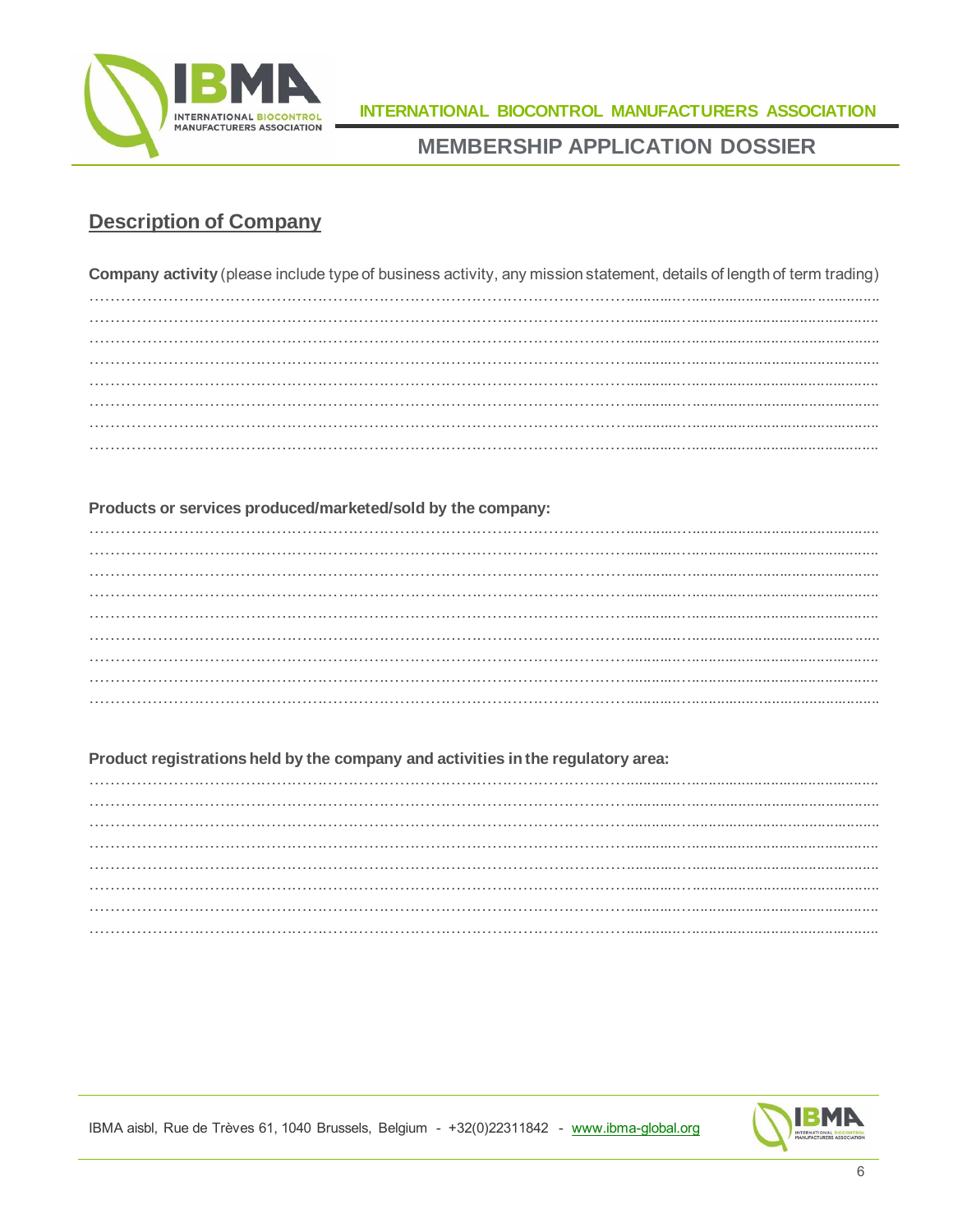

INTERNATIONAL BIOCONTROL MANUFACTURERS ASSOCIATION

## **MEMBERSHIP APPLICATION DOSSIER**

Below, please provide a description (up to 250 words) on the reason for wishing to join the association, what your company can contribute to the association and what you are aiming at receiving from the association if your application for membership is successful.



IBMA aisbl, Rue de Trèves 61, 1040 Brussels, Belgium - +32(0)22311842 - www.ibma-global.org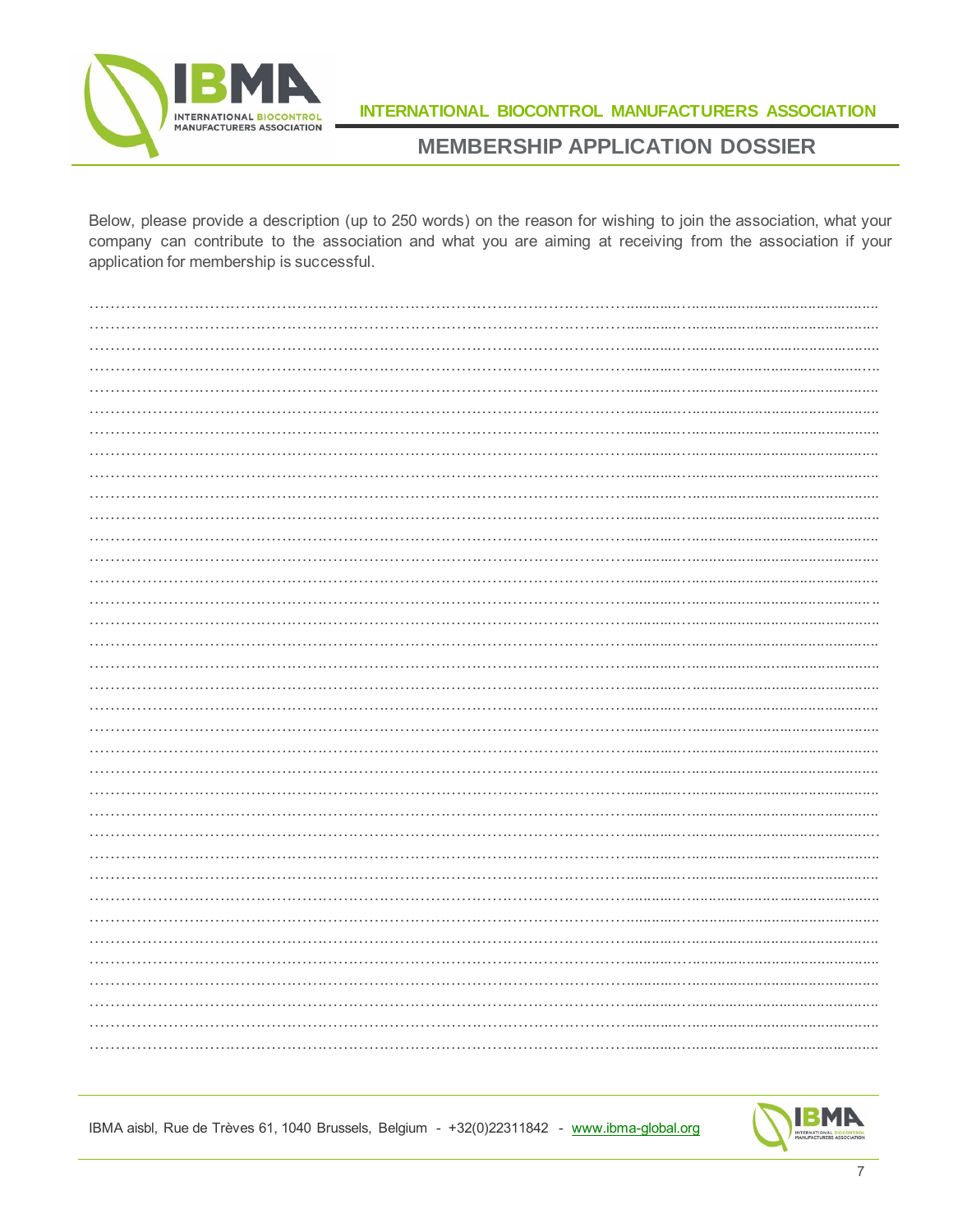

**INTERNATIONAL BIOCONTROL MANUFACTURERS ASSOCIATION**

### **MEMBERSHIP APPLICATION DOSSIER**

**By signing below, I hereby confirm that the company information provided above is, to the best of my knowledge, accurate and I confirm that I have reviewed and agree to adhere to IBMA Charter of Principles and IBMA Statutes.**

**I confirm also that I am aware that IBMA members should join National Groups and also participate in National Group activities in the case that a national association exists in my country and countries in which my company are active in the market and that my company will also be required to conform to the rules and statutes of that national group including the payment of IBMA National Group membership fees.**

| <b>Date</b>     | <b>Company name</b>  |
|-----------------|----------------------|
|                 |                      |
|                 | <b>A</b> 10 <b>A</b> |
|                 |                      |
|                 |                      |
|                 |                      |
|                 |                      |
| <b>Function</b> | Signature            |
|                 |                      |
| . .             | . .<br>.             |



IBMA aisbl, Rue de Trèves 61, 1040 Brussels, Belgium - +32(0)22311842 - [www.ibma-global.org](http://www.ibma-global.org/)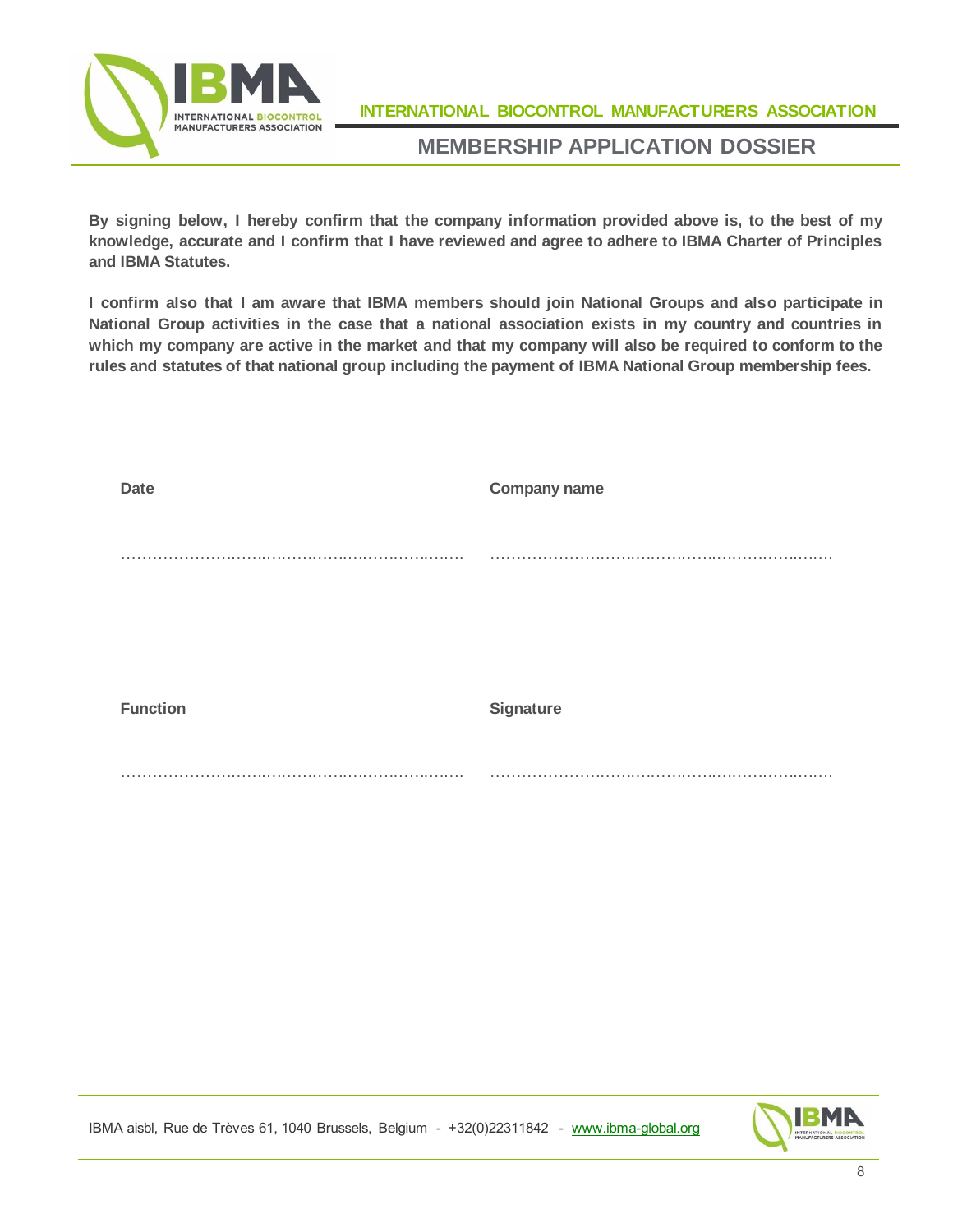

## **IBMA CHARTER OF PRINCIPLES**

#### As an IBMA member, we hereby agree to respect and conduct our business in accordance with this Charter **of Principles and Quality Standards:**

1. To promote the concept of biological control methods in sustainable agriculture and in the treatment of amenity and non-cultivated areas, including biocidal uses in animal and human dwellings.

2. To provide safe and effective products.

3. To produce, pack and label products and materials in a safe and effective way.

4. To use processes and materials which are cost and energy effective.

5. To operate with respect for the laws and regulations, soft laws including guidance and advisory best practices (and any modifications, amendments and updates) of each country in which they conduct their business.

6. To operate with respect for the environment.

7. To operate with respect for public health and safety.

8. To provide the best possible advice and assistance to all parties associated with IBMA member company's products.

9. To openly communicate and encourage dialogue with general public.

10. To conduct affairs among IBMA members, competitors, customers,regulatory agencies and the general public in an ethical and respectful manner way.

11. To respect the right of other IBMA members to bring their products to market and develop and promote them for use in a sustainable manner in IPM systems without hindrance.

12. To adhere to the FAO Code of Conduct ISPM3 and International Code of Conduct on Pesticide Management .

13. To respect the Nagoya Protocol on Access toGenetic Resources and Equitable Sharing of Benefits Arising from their Utilization (ABS) to the Convention on Biological Diversity.

We are therefore entitled to benefit from this responsible engagement by using the IBMA logo on our labels and commercial documents.

| <br><b>Date</b>  | <b>Name</b> | Company              |
|------------------|-------------|----------------------|
|                  |             |                      |
| <b>Signature</b> |             | <b>Company Stamp</b> |

Please return this document duly signed and stamped with your membership application form by e mail to the Communication and Operations Manager, Isabelle Pinzauti Babrzyński, [\(isabelle.pinzauti@ibma-global.org\).](mailto:isabelle.pinzauti@ibma-global.org)